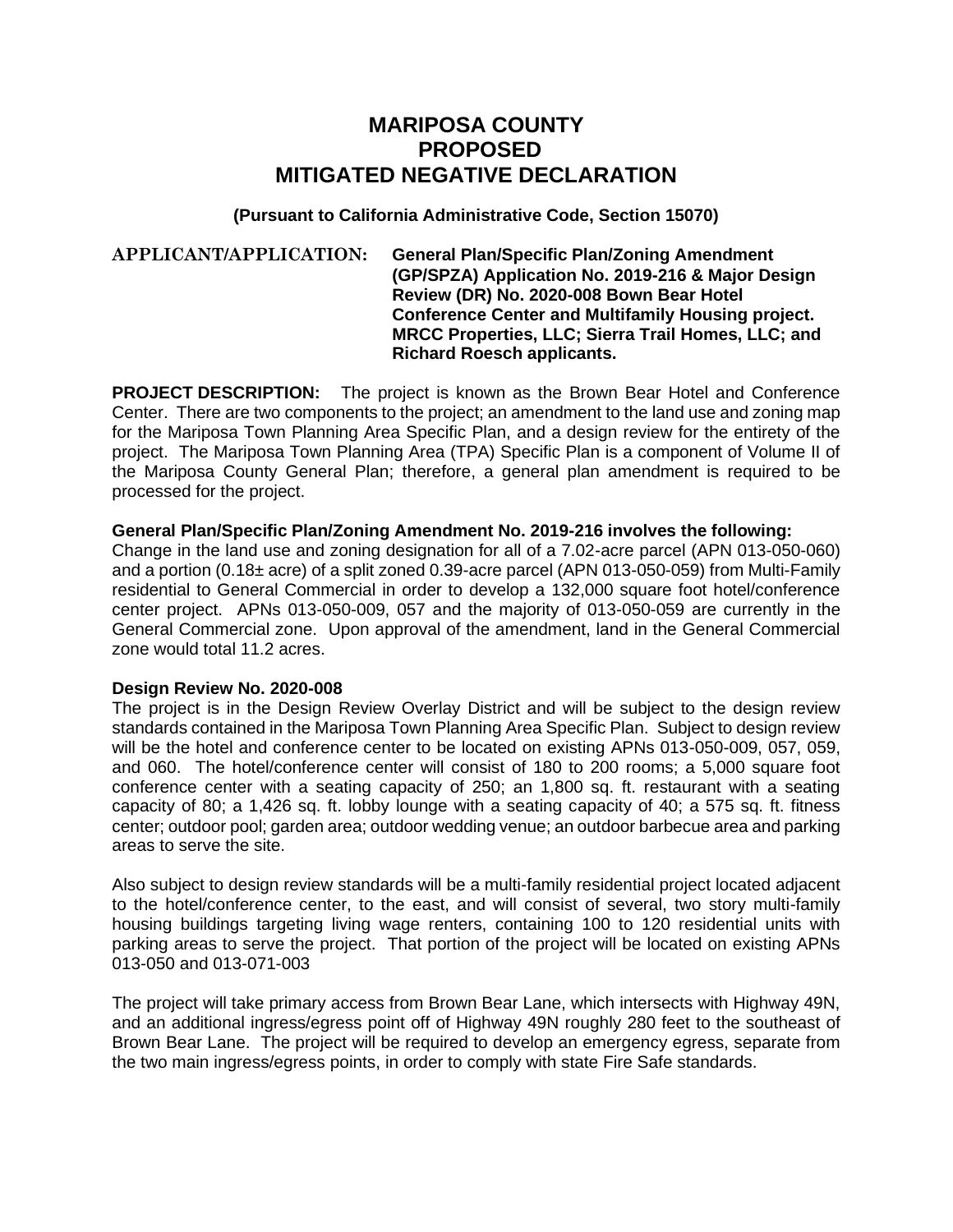GP/SP/ZA Application No. 2019-216 and Design Review Application No. 2020-008 Brown Bear Project MRCC Properties, LLC; DRAFT Mitigated Negative Declaration, June 29, 2020

## **Project Location:**

Southeast corner of the intersection of Brown Bear Lane and Highway 49N within the boundaries of the Mariposa Town Planning Area Specific Plan, roughly 0.3 miles west of the intersection of Highways 49 and 140 in Mariposa. The project involves six parcels; Assessor's Parcel Numbers are as follows:

013-050-008 (unassigned address) 013-050-009 (5243 Highway 49 N) 013-050-057 (unassigned address) 013-050-059 (4987 Brown Bear Lane) 013-050-060 (unassigned address) 013-071-003 (5225 Highway 49 N)

The site is in Projected Section 15 T. 5 S., R. 18 E., Rancho Las Mariposas, M.D.B.&M.

**FINDINGS:** No significant effect is based on the following findings:

- 1. The project has the potential to impact biological and cultural resources. Potential impacts to biological resources are impacts to listed species and nesting birds. This study also found that project implementation has the potential to impact cultural resources. Mitigation measures are proposed to reduce these potentially significant impacts to less than significant levels.
- 2. The project will result in increased air emissions, water use, noise and traffic, demand for public services and need to relocate utility facilities and easements. However, with the exception of impacts on fire protection services, these impacts are not considered to be significant, are individually limited, and not cumulatively considerable. The project has the potential to significantly impact fire protection services. Mitigation is proposed to reduce this potentially significant impact to a less than significant level.
- 3. The project has the potential to cause direct substantial adverse air quality, noise and traffic effects on human beings. Potential impacts on air quality are associated with reactive organic gas emissions and the potential for asbestos-containing rock being found on the site during project construction. The project has the potential to have significant noise impacts on neighboring properties. The project has the potential to impact offsite traffic operations and circulation. Mitigation is proposed to reduce these potentially significant impacts to less than significant levels.

Based upon the environmental review conducted within this Initial Study, and the anticipated level of impact as a result of the project, a mitigated negative declaration will be adopted for the project.

No significant effect is based on review procedures of the following County Departments or Divisions:



Building Department  $\boxtimes$  County Environmental Health Unit Planning Commission  $\boxtimes$  Public Works Department Planning Commission  $\boxtimes$  Public Works Department

Other: Mariposa County Unified School District, California Department of Forestry and Fire Protection (Cal Fire), Sierra Telephone, Mariposa County Fire Department, Mariposa County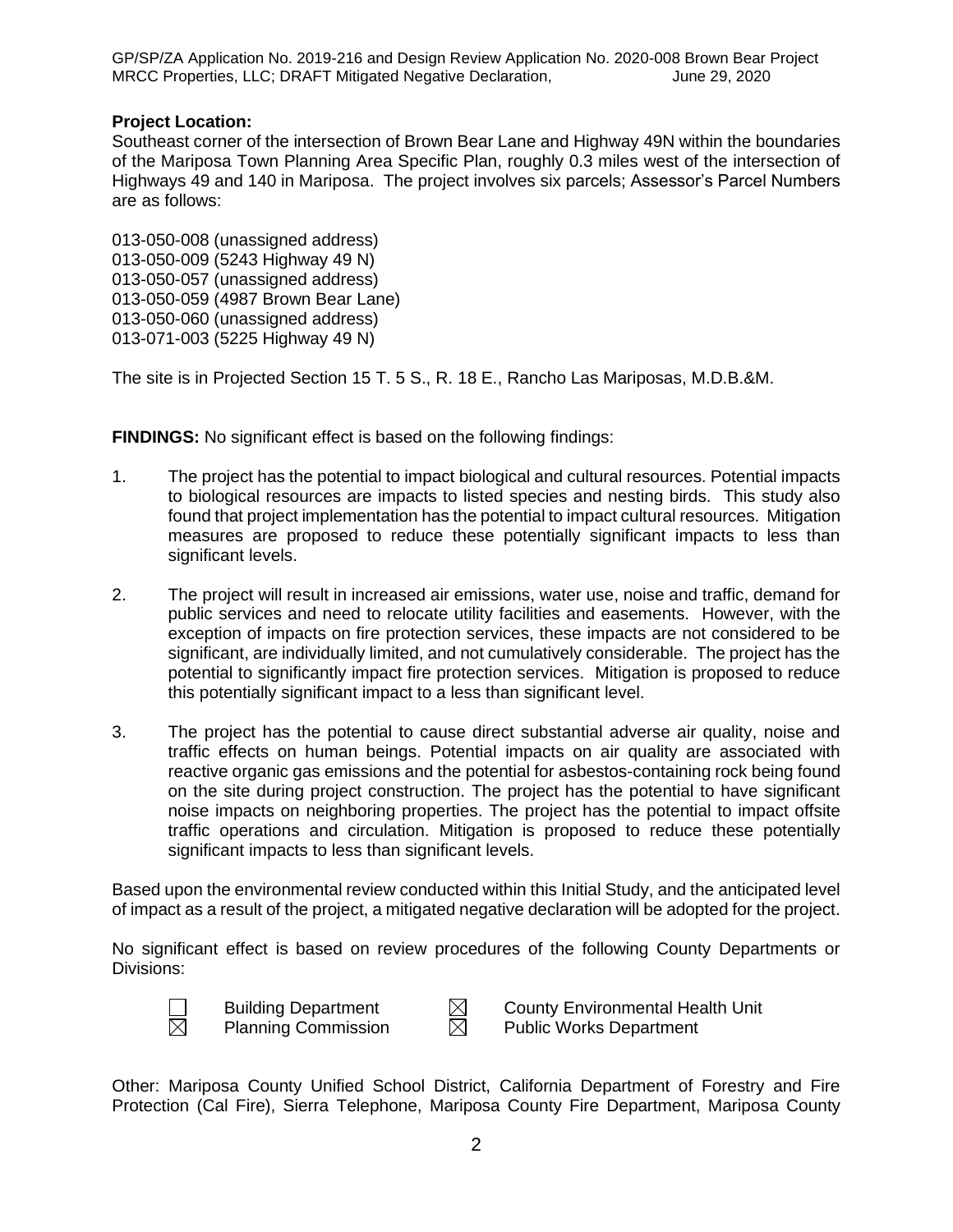GP/SP/ZA Application No. 2019-216 and Design Review Application No. 2020-008 Brown Bear Project MRCC Properties, LLC; DRAFT Mitigated Negative Declaration, June 29, 2020

Assessor, CALTRANS, California Department of Fish and Wildlife, Southern Sierra Miwok Nation, Mariposa County Agricultural Commissioner, Mariposa County Health and Human Services Environmental Health Unit, Mariposa County Resource Conservation District, and Pacific Gas & Electric.

No significant effect is based on additional conditions as follows:

#### DRAFT- As approved by the Mariposa County Planning Commission and Board of Supervisors

Initial Study was prepared by Steve Engfer, Senior Planner, and is on file at Mariposa County Planning Department, 5100 Bullion Street, Mariposa, California 95338

\_\_\_\_\_\_\_\_\_\_\_\_\_\_\_\_\_\_\_\_\_\_\_\_\_\_\_\_\_\_\_\_\_\_\_\_\_\_ \_\_\_\_\_\_\_\_\_\_\_\_\_\_\_\_\_\_\_\_\_

Sarah Williams, Director **Date** Mariposa Planning